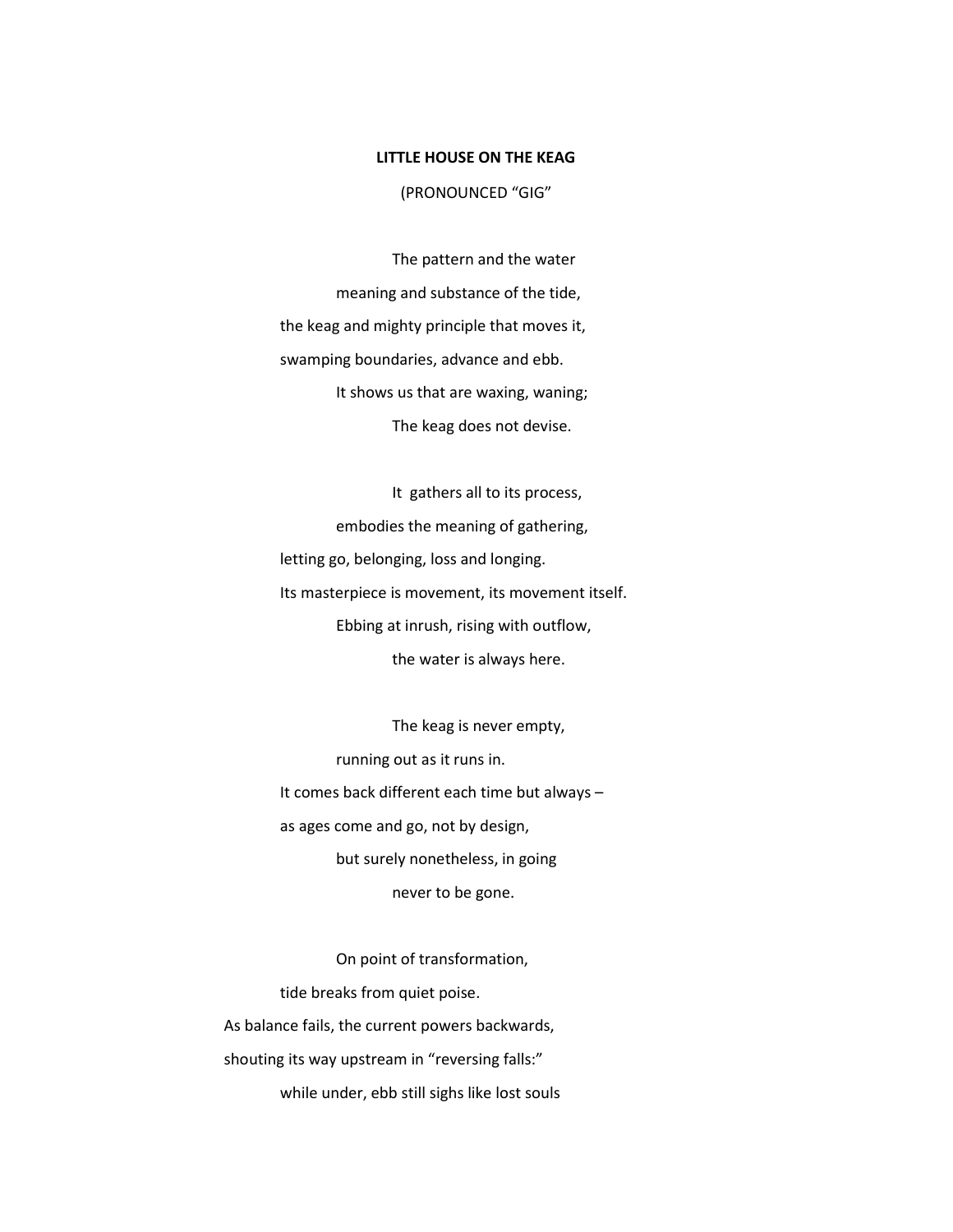## sinking, swept from sight.

Then ebb exposes slippage, the soft concealed and revealed between water and rock, man and imago. In tidal lands between what we know and are held to believe, we choke: between the self and the seeming, where living comes to grief.

In the end, as waters

pass away, yet others come, the past redeemed but as another matter, itself but made of ever newfound time. I mean the decades of providing, caring for young and old. The kitchen table in the middle of the night my cathedral close, my Oxford, Shangri-La, and Arcady.

## TRIOLETS FOR FLANNERY O'CONNOR

I

"I've never been any place but sick," she said, left like a shell, a carapace in the sand, but the place she called her sickness was Wonderland. "I've never been any place but sick," she said and wrote what she knew, claiming her town overspread the world – with a college, madhouse, prison, and band. "I've never been anyplace but sick," she said,